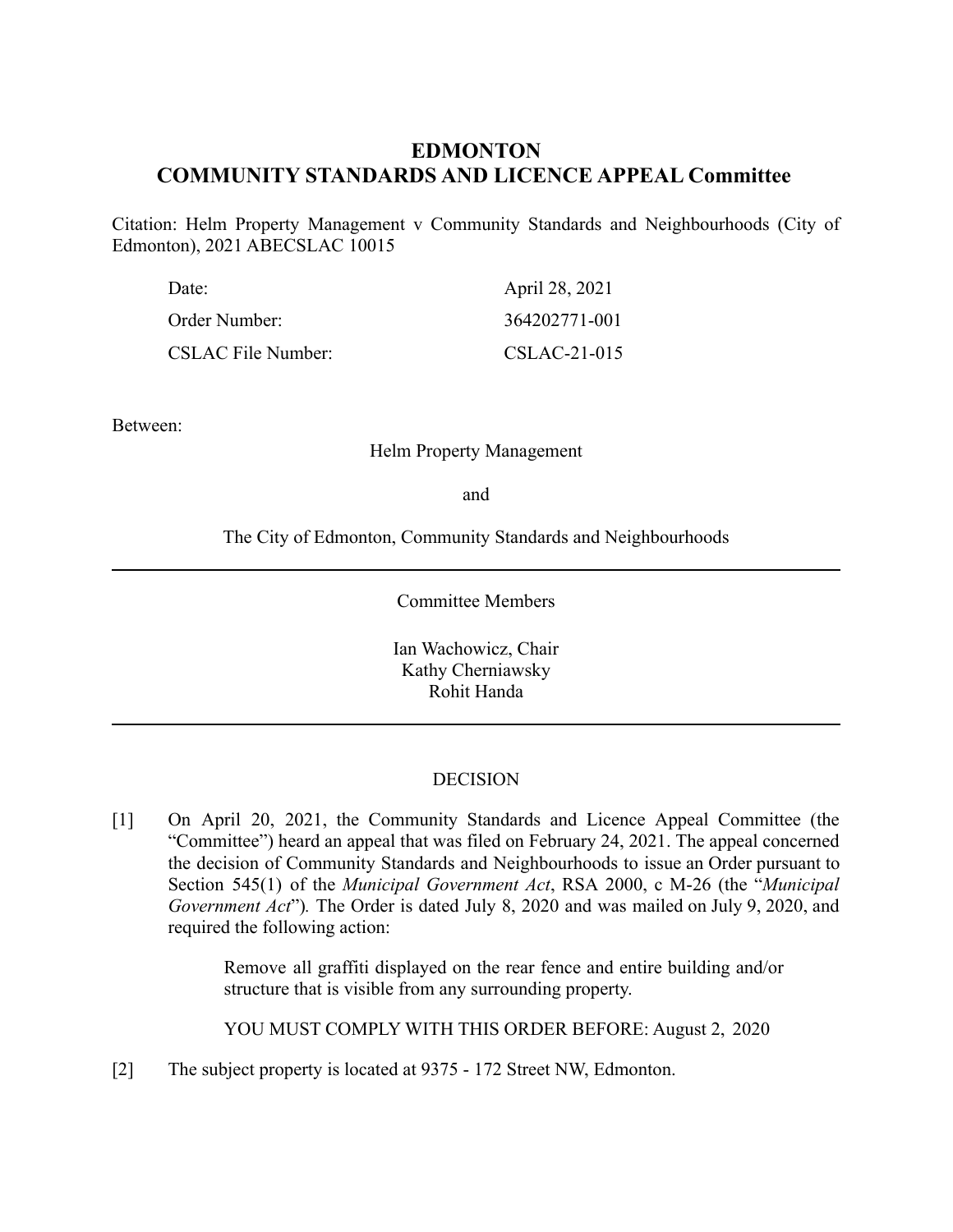- [3] The appeal hearing on April 20, 2021 was held through a combination of written submissions and video conference. The following documents were received prior to the hearing and form part of the record:
	- Copy of the Order issued pursuant to the *Municipal Government Act*;
	- A copy of the Notice of Entry;
	- The Appellant's written request for appeal and submission; and
	- The Respondent's written submission, including a series of photographs.

### **Preliminary Matters**

- [4] At the outset of the appeal hearing, the Chair confirmed with the parties in attendance that there was no opposition to the composition of the panel.
- [5] The Chair outlined how the hearing would be conducted, including the order of appearance of parties, and no opposition was noted.
- [6] The Chair raised a preliminary jurisdictional issue regarding when the appeal was filed. The Presiding Officer explained to the Appellant that the Board is constrained by the 14-day limitation period prescribed by section 547(1)(a) of the *Municipal Government Act*, RSA 2000, c M-26 ("*Municipal Government Act*" or "*MGA*"), which states:

### **Review by council**

**547(1)** A person who receives a written order under section 545 or 546 may by written notice request council to review the order within

- (a) 14 days after the date the order is received, in the case of an order under section 545, and
- (b) 7 days after the date the order is received, in the case of an order under section 546,

or any longer period as specified by bylaw.

[7] The Board must therefore determine whether the Appellant filed the appeal within the 14-day limitation period. If the appeal was filed late, the Board has no authority to hear the matter. The Board invited submissions on this preliminary issue.

## **Summary of Preliminary Matters**

- *i) Position of the Appellant, Helm Property Management and Realty Ltd*.
- [8] The Appellant was represented by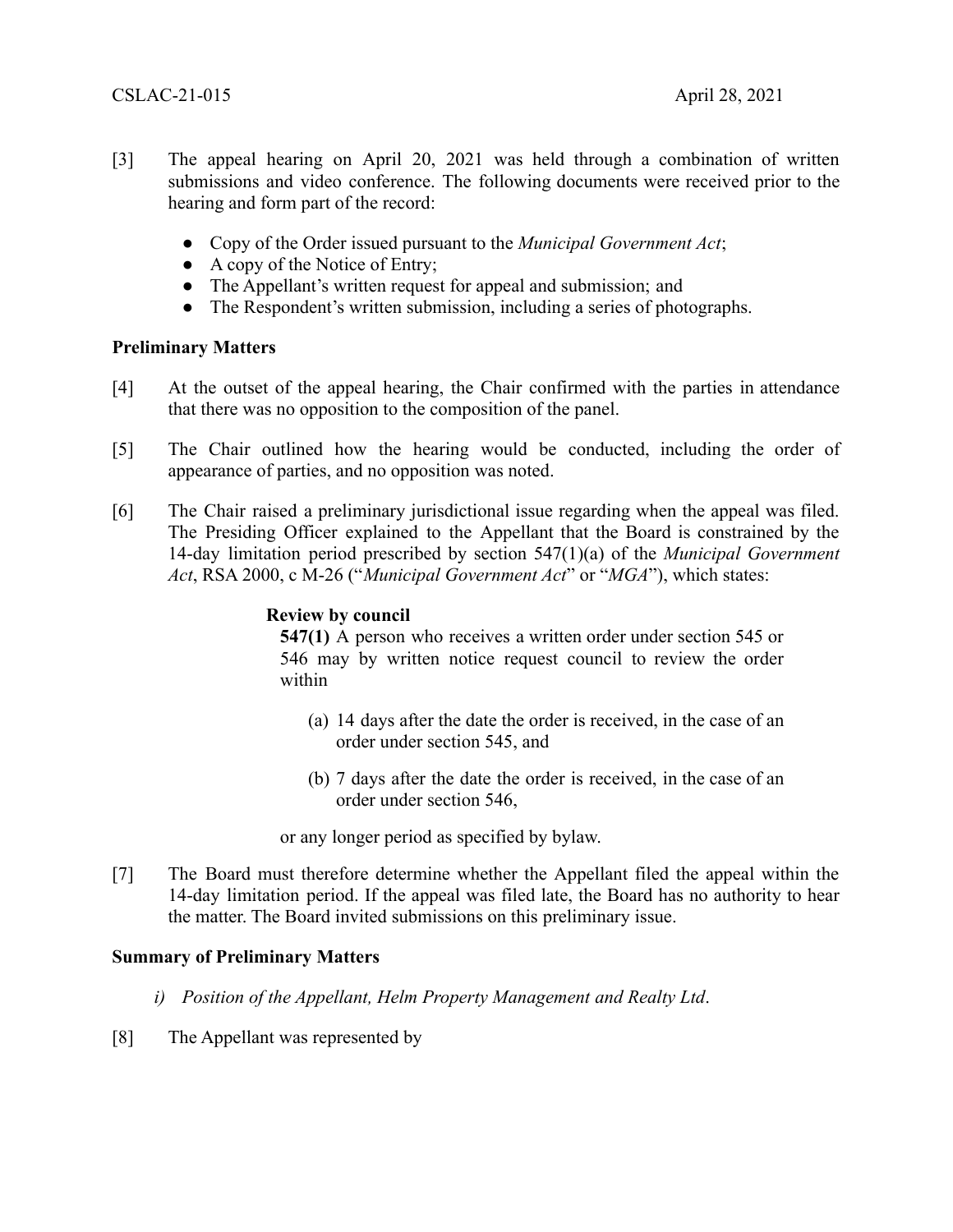- [9] The Appellant was unsure of what happened in terms of notices and the timelines to appeal these notices. He felt like he had contacted the City in sufficient time and does not feel like he has been heard properly.
- [10] Helm Property had a painter lined up to deal with the graffiti but were unable to access the fence due to the height of the weeds. They contacted the City on August 25, 2020, to advise them they were waiting for the City to cut down the weeds. At that point, the Officer advised Helm Property Management that they were too late and that the work would be proceeding.
- [11] The Notice of Entry originally went to the Board of Directors of the Condominium Corporation and Helm Property Management did not receive this notice until closer to the compliance date of August 25, 2020. At that time, Helm Property Management did not know what their rights were. When the invoice arrived, they started to take action to see what they could do to have it reversed. Mr. Helm was unaware of any bylaw that would allow the 14 day appeal period to be extended.
- [12] He stated that the only notice he received was dated August 11, 2020 advising him that the graffiti had to be removed by August 25 and 26, 2020. This notice was forwarded to him by the Board of Directors of the Condominium Corporation.
- [13] The Appellant provided the following responses to questions from the Board:
	- a) He confirmed that the only notice he received was the Notice of Entry dated August 11, 2020. He did not get this notice until close to August 25, 2020.
	- b) He was not aware of the *MGA* Order that was issued on July 8, 2020, with a compliance date of August 2, 2020.
	- *ii) Position of the Respondent, C. Perizzolo*
- [14] Ms. C. Perizzolo, Acting Coordinator, Complaints and Investigations, appeared on behalf of the City of Edmonton.
- [15] Ms. Perizzolo confirmed that the *MGA* Order was issued on July 8, 2020, and was mailed out on July 9, 2020 via Canada Post. The compliance date on the Order was August 2, 2020. The notice Mr. Helm is referring to is the Notice of Entry which was issued after the Order expired advising that remedial action was being taken.
- [16] She confirmed that both the *MGA* Order and the Notice of Entry were mailed to the owners of the Condominium Corporation at the address registered with Land Titles: #6, 9375-172 Street, Edmonton and it is not clear as to why did not receive a copy of the Order.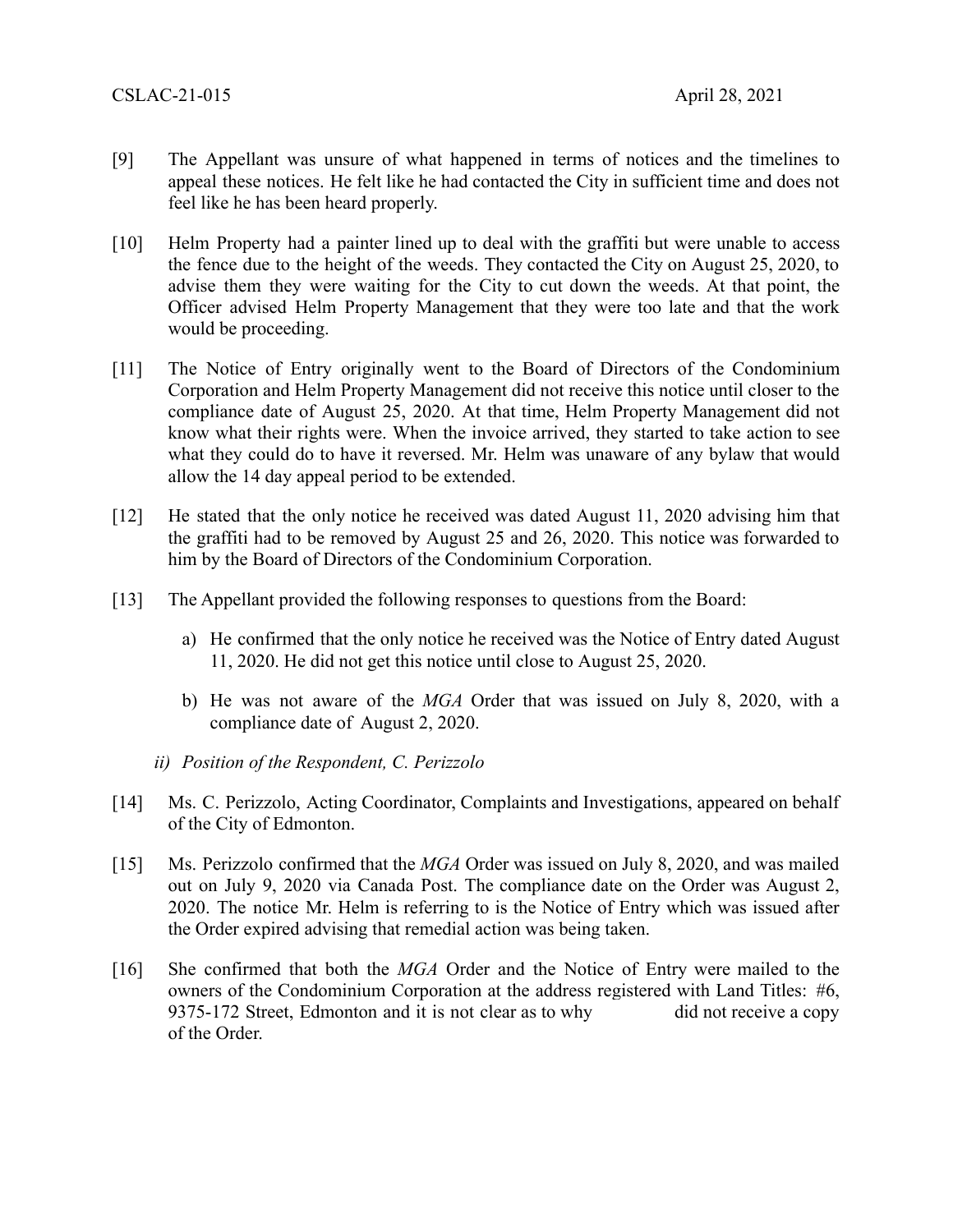[17] The *MGA* Order was sent by regular mail on July 9, at 8:30 a.m. Section 547 of the *Municipal Government Act* allows for 14 days to file an appeal; therefore the appeal should have been submitted by July 30, 2020.

*iii) Rebuttal of the Appellant*

[18] The only letter received from the Board of Directors is dated August 11, 2020 and that is what he responded to.

### **Decision**

[19] The Board does not assume jurisdiction.

### **Reasons for Decision**

- [20] This is an application for a review of a written Order issued by the City of Edmonton pursuant to section 545 of the *Municipal Government Act.*
- [21] Section 547 of the *Municipal Government Act* allows a person who has received a written Order under section 545 to seek, by written notice, a review of that Order. The bylaws of the City of Edmonton have delegated the function of reviewing section 545 Orders, pursuant to Section 547, to this Committee. Section 547 requires that such written requests be made within 14 days after the date the Order is received.
- [22] Ms. Perizzolo of the City of Edmonton provided evidence that the section 545 Order was mailed by ordinary mail on July 9, 2020 and the *Interpretation Act*, RSA 2000, c I-8*,* deems that the document has been received seven days after mailing. Accordingly the receipt of the section 545 Order is deemed to have occured in July, 2020 and the written request for a review is made far outside of the 14 day time period.
- [23] The Committee also considered the possibility that the Appellant did not receive the section 545 Order; however, the Committee notes that although Mr. Helm indicated he did not have the Order with him; he was not able to distinctly confirm that it was never received by the Condominium Corporation.
- [24] Even if the Order was never received, Mr. Helm acknowledges receipt of the follow-up document, the Notice of Entry, which was dated August 11, 2020, and forwarded to him by the Condominium Corporation. At that time, even if the section 545 was not received, the Appellant ought to have known that a section 545 Order had been sent. As a result, even if the time had started to run after receipt of the Notice of Entry, the request for review is still months outside of the 14 day time period.
- [25] The 14 day period to seek a written review, pursuant to section 547, cannot be extended by this Committee. This section explicitly gives power to the municipality to extend that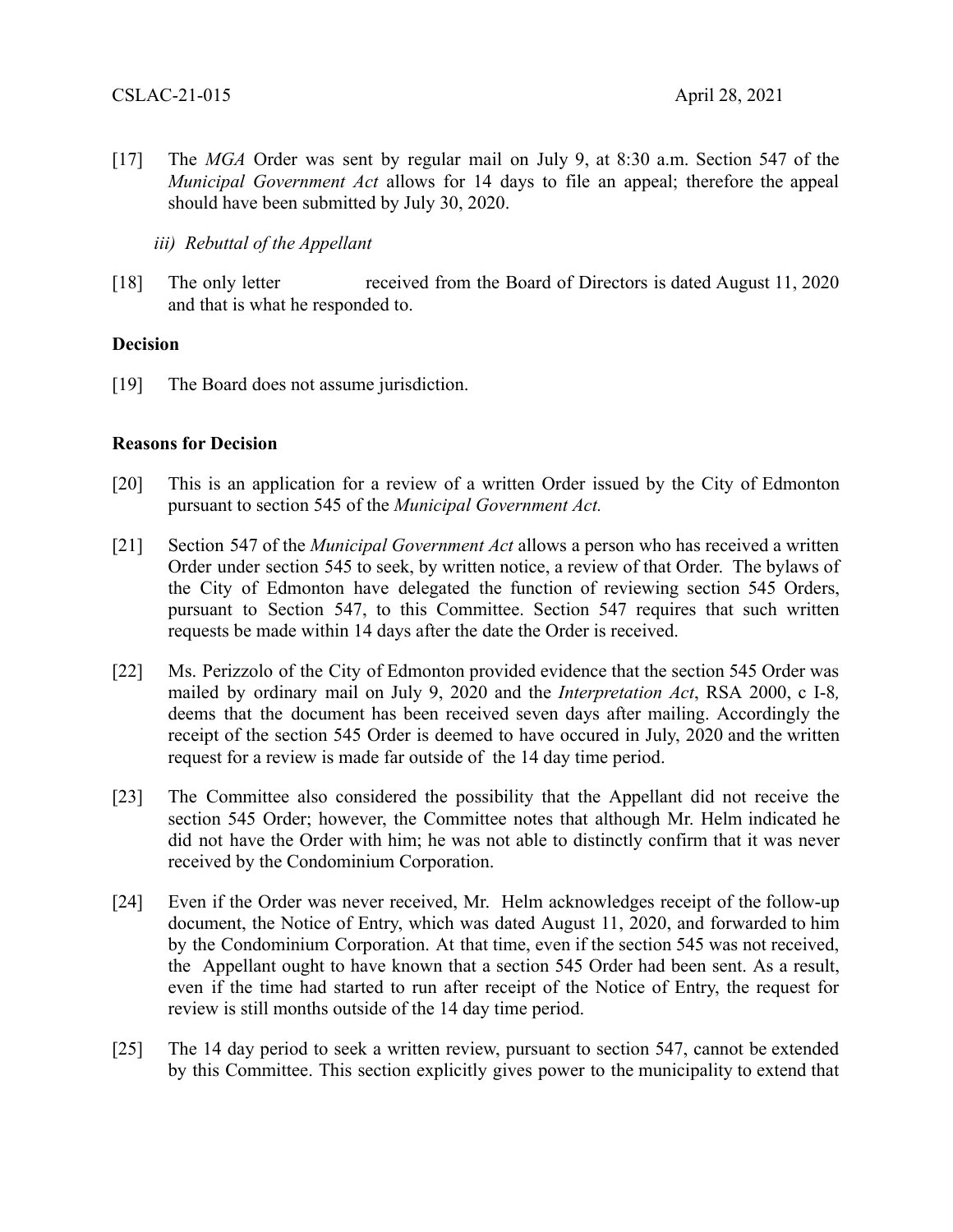period but only by way of bylaw. This implies that the appeal timeline cannot be simply extended by this Committee or even by any other method other than bylaw.

- [26] As neither Mr. Helm nor Ms. Perizzolo were aware of such a bylaw, the time cannot be extended by this Committee and the 14 day time period is binding upon this Committee.
- [27] The time period set out in section 547 is essential to be followed because the structure of section 545 is such that it allows a municipality to issue an Order that directs a person to clean up property if they are violating the *Community Standards Bylaw*. It states that if it does not happen within a certain specified time, then the municipality has the right to take action at the expense of the person receiving the Order.
- [28] As a result, section 545 requires that these reviews of Orders must be done in a timely fashion. The review should be conducted prior to the municipality engaging in the remedial work.
- [29] For the above reasons, this Committee does not have jurisdiction to review the Order.

Mr. I. Wachowicz, Chair Community Standards and Licence Appeal Committee

cc: Helm Property Management Community Standards and Neighbourhoods – J. Lallemand, C. Perizzolo